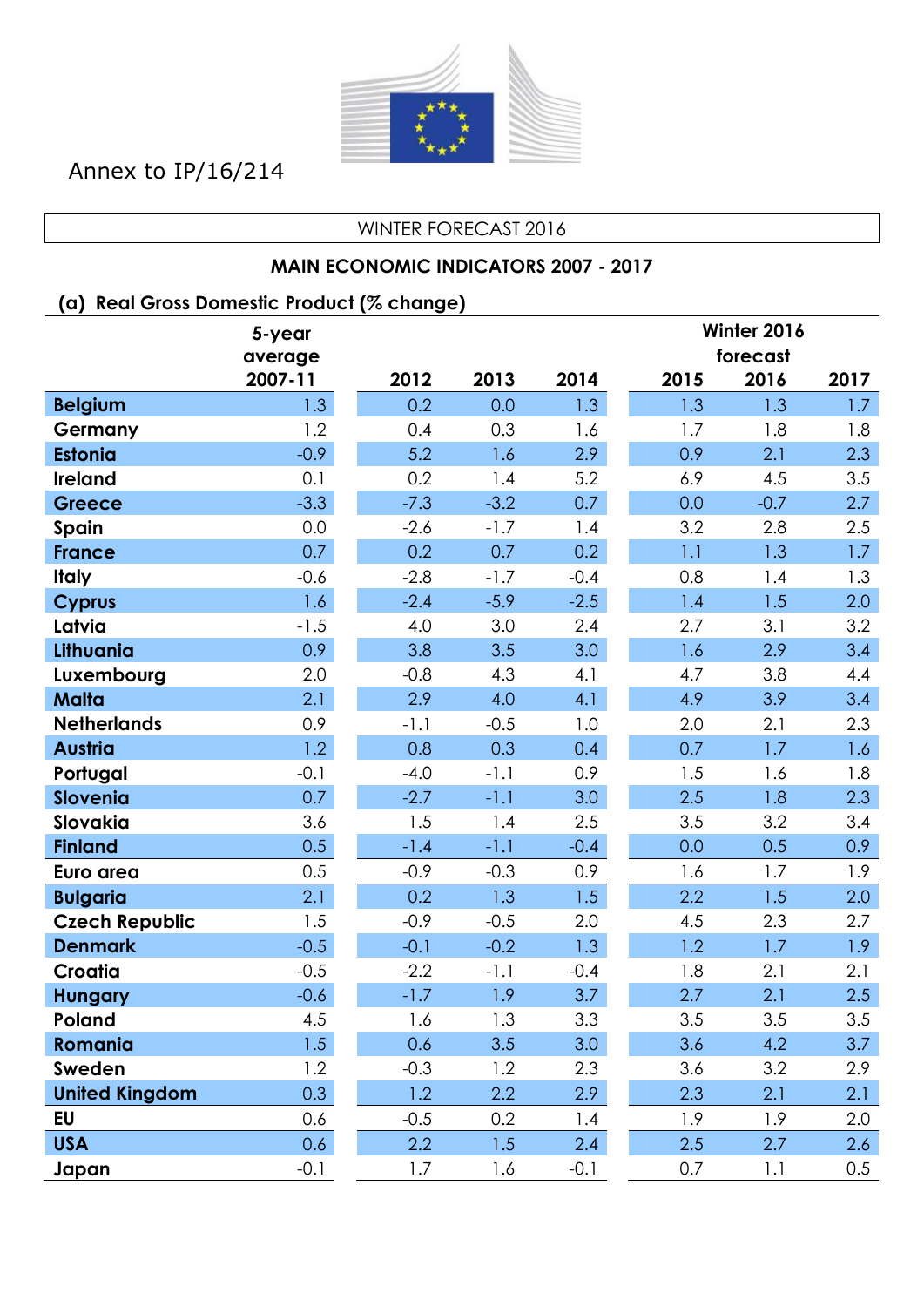### **MAIN ECONOMIC INDICATORS 2007 - 2017**

## **(b) Total Investment (% change)**

|                       | 5-year  |         |         |         |        | Winter 2016 |      |
|-----------------------|---------|---------|---------|---------|--------|-------------|------|
|                       | average |         |         |         |        | forecast    |      |
|                       | 2007-11 | 2012    | 2013    | 2014    | 2015   | 2016        | 2017 |
| <b>Belgium</b>        | 1.0     | 0.2     | $-1.7$  | 7.0     | 1.7    | $-0.2$      | 3.1  |
| Germany               | 1.4     | $-0.4$  | $-1.3$  | 3.5     | 1.7    | 2.4         | 3.2  |
| <b>Estonia</b>        | $-4.5$  | 6.7     | 3.2     | $-3.1$  | $-5.8$ | 2.8         | 5.4  |
| <b>Ireland</b>        | $-8.5$  | 8.6     | $-6.6$  | 14.3    | 26.0   | 12.0        | 8.3  |
| <b>Greece</b>         | $-9.9$  | $-23.5$ | $-9.4$  | $-2.8$  | $-8.4$ | $-3.7$      | 12.8 |
| Spain                 | $-5.9$  | $-7.1$  | $-2.5$  | 3.5     | 6.1    | 4.6         | 4.8  |
| <b>France</b>         | 0.2     | 0.2     | $-0.6$  | $-1.2$  | $-0.6$ | 1.6         | 4.6  |
| <b>Italy</b>          | $-2.9$  | $-9.3$  | $-6.6$  | $-3.5$  | 1.0    | 3.8         | 4.8  |
| <b>Cyprus</b>         | $-2.7$  | $-20.5$ | $-15.2$ | $-18.0$ | 10.5   | 5.6         | 4.0  |
| Latvia                | $-5.9$  | 14.4    | $-6.0$  | 0.5     | 2.1    | 2.8         | 4.5  |
| Lithuania             | $-2.6$  | $-1.8$  | 8.3     | 5.4     | 10.3   | 1.0         | 7.0  |
| Luxembourg            | 4.6     | $-0.3$  | $-7.2$  | 9.9     | 0.7    | 1.9         | 3.5  |
| <b>Malta</b>          | $-2.7$  | 1.4     | $-0.2$  | 7.6     | 19.1   | $-2.6$      | 1.0  |
| <b>Netherlands</b>    | $-0.1$  | $-6.3$  | $-4.4$  | 3.5     | 9.1    | 4.6         | 4.7  |
| <b>Austria</b>        | 0.5     | 1.3     | $-0.3$  | $-0.2$  | 0.7    | 2.6         | 2.5  |
| Portugal              | $-3.7$  | $-16.6$ | $-5.1$  | 2.8     | 4.3    | 3.0         | 4.7  |
| <b>Slovenia</b>       | $-5.1$  | $-8.8$  | 1.7     | 3.2     | 0.9    | $-0.7$      | 4.7  |
| Slovakia              | 1.7     | $-9.2$  | $-1.1$  | 3.5     | 12.7   | 3.8         | 5.7  |
| <b>Finland</b>        | 0.3     | $-2.2$  | $-5.2$  | $-3.3$  | $-2.8$ | 1.1         | 2.8  |
| Euro area             | $-1.3$  | $-3.3$  | $-2.6$  | 1.3     | 2.3    | 2.8         | 4.2  |
| <b>Bulgaria</b>       | $-2.2$  | 1.8     | 0.3     | 3.4     | 0.4    | $-2.1$      | 0.5  |
| <b>Czech Republic</b> | 1.4     | $-3.2$  | $-2.7$  | 2.0     | 7.9    | 0.0         | 3.3  |
| <b>Denmark</b>        | $-4.3$  | 3.9     | 1.1     | 3.4     | 0.0    | 2.7         | 4.1  |
| Croatia               | $-3.7$  | $-3.3$  | 1.4     | $-3.6$  | 1.7    | 2.6         | 2.7  |
| <b>Hungary</b>        | $-2.9$  | $-4.4$  | 7.3     | 11.2    | 0.0    | $-2.0$      | 3.6  |
| Poland                | 6.6     | $-1.8$  | $-1.1$  | 9.8     | 7.1    | 4.1         | 4.5  |
| Romania               | 2.4     | 0.1     | $-5.4$  | 2.5     | 6.5    | 4.2         | 6.1  |
| Sweden                | 1.1     | $-0.2$  | 0.6     | 7.5     | 7.1    | 4.2         | 3.7  |
| <b>United Kingdom</b> | $-1.8$  | 1.5     | 2.6     | 7.3     | 4.6    | 5.1         | 4.7  |
| <b>EU</b>             | $-1.2$  | $-2.5$  | $-1.7$  | 2.7     | 3.0    | 3.2         | 4.3  |
| <b>USA</b>            | $-3.1$  | 6.3     | 2.4     | 4.1     | 3.9    | 4.4         | 4.5  |
| Japan                 | $-2.8$  | 3.4     | 3.2     | 2.6     | 0.2    | 0.9         | 0.6  |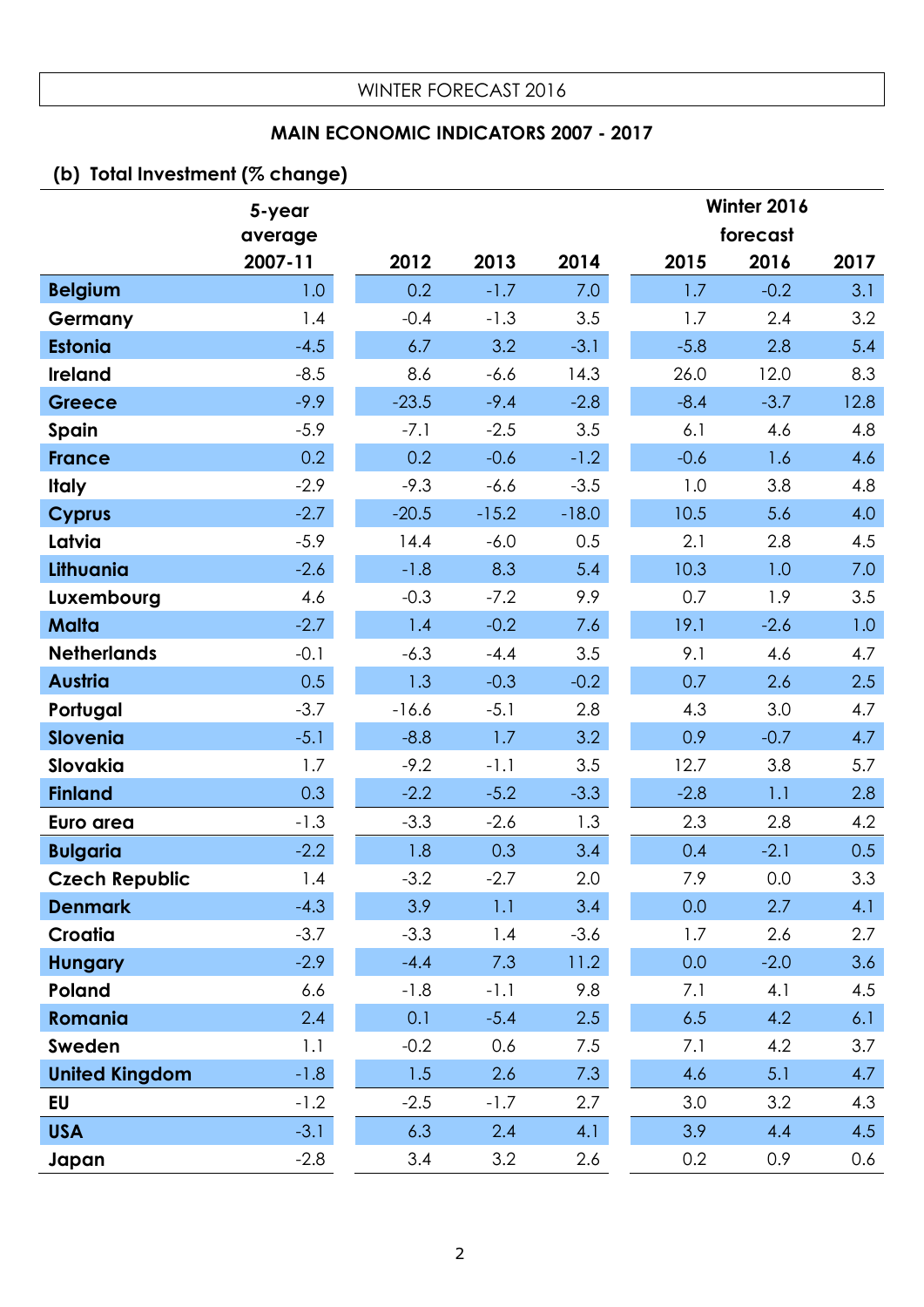### **MAIN ECONOMIC INDICATORS 2007 - 2017**

### **(c) Consumer-price inflation (1) (%)**

|                       | 5-year  |      |        |        |        | Winter 2016 |                  |
|-----------------------|---------|------|--------|--------|--------|-------------|------------------|
|                       | average |      |        |        |        | forecast    |                  |
|                       | 2007-11 | 2012 | 2013   | 2014   | 2015   | 2016        | 2017             |
| <b>Belgium</b>        | 2.4     | 2.6  | 1.2    | 0.5    | 0.6    | 1.4         | 1.7              |
| Germany               | 1.8     | 2.1  | 1.6    | 0.8    | 0.1    | 0.5         | 1.5              |
| <b>Estonia</b>        | 5.1     | 4.2  | 3.2    | 0.5    | 0.1    | 1.0         | 2.5              |
| <b>Ireland</b>        | 0.8     | 1.9  | 0.5    | 0.3    | 0.0    | 0.6         | 1.4              |
| <b>Greece</b>         | 3.3     | 1.0  | $-0.9$ | $-1.4$ | $-1.1$ | 0.5         | 0.8              |
| Spain                 | 2.4     | 2.4  | 1.5    | $-0.2$ | $-0.6$ | 0.1         | 1.5              |
| <b>France</b>         | 1.8     | 2.2  | 1.0    | 0.6    | 0.1    | 0.6         | 1.3              |
| <b>Italy</b>          | 2.2     | 3.3  | 1.3    | 0.2    | 0.1    | 0.3         | 1.8              |
| <b>Cyprus</b>         | 2.6     | 3.1  | 0.4    | $-0.3$ | $-1.6$ | 0.2         | 1.3              |
| Latvia                | 6.3     | 2.3  | 0.0    | 0.7    | 0.2    | 0.4         | 2.0              |
| Lithuania             | 5.3     | 3.2  | 1.2    | 0.2    | $-0.7$ | $-0.1$      | 2.1              |
| Luxembourg            | 2.7     | 2.9  | 1.7    | 0.7    | 0.1    | 0.4         | 2.4              |
| <b>Malta</b>          | 2.4     | 3.2  | 1.0    | 0.8    | 1.2    | 1.7         | 2.1              |
| <b>Netherlands</b>    | 1.6     | 2.8  | 2.6    | 0.3    | 0.2    | 0.9         | 1.5              |
| <b>Austria</b>        | 2.2     | 2.6  | 2.1    | 1.5    | 0.8    | 0.9         | 1.8              |
| Portugal              | 1.8     | 2.8  | 0.4    | $-0.2$ | 0.5    | 0.7         | 1.1              |
| <b>Slovenia</b>       | 2.9     | 2.8  | 1.9    | 0.4    | $-0.8$ | $-0.3$      | 1.1              |
| Slovakia              | 2.3     | 3.7  | 1.5    | $-0.1$ | $-0.3$ | 0.3         | 1.7              |
| <b>Finland</b>        | 2.4     | 3.2  | 2.2    | 1.2    | $-0.2$ | 0.1         | 1.5              |
| Euro area             | 2.0     | 2.5  | 1.3    | 0.4    | 0.0    | 0.5         | 1.5              |
| <b>Bulgaria</b>       | 5.7     | 2.4  | 0.4    | $-1.6$ | $-1.1$ | $-0.1$      | 0.9 <sub>0</sub> |
| <b>Czech Republic</b> | 2.6     | 3.5  | 1.4    | 0.4    | 0.3    | 0.4         | 1.4              |
| <b>Denmark</b>        | 2.2     | 2.4  | 0.5    | 0.3    | 0.2    | 0.9         | 1.7 <sub>2</sub> |
| <b>Croatia</b>        | 2.8     | 3.4  | 2.3    | 0.2    | $-0.3$ | 0.3         | 1.6              |
| <b>Hungary</b>        | 5.3     | 5.7  | 1.7    | 0.0    | 0.1    | 1.7         | 2.5              |
| Poland                | 3.5     | 3.7  | 0.8    | 0.1    | $-0.7$ | 0.6         | 1.7              |
| Romania               | 6.1     | 3.4  | 3.2    | 1.4    | $-0.4$ | $-0.2$      | 2.5              |
| Sweden                | 2.0     | 0.9  | 0.4    | 0.2    | 0.7    | 1.1         | 1.4              |
| <b>United Kingdom</b> | 3.2     | 2.8  | 2.6    | 1.5    | 0.0    | 0.8         | 1.6              |
| <b>EU</b>             | 2.4     | 2.6  | 1.5    | 0.6    | 0.0    | 0.5         | 1.6              |
| <b>USA</b>            | 2.2     | 2.1  | 1.5    | 1.6    | 0.1    | 1.2         | 2.2              |
| Japan                 | $-0.2$  | 0.0  | 0.4    | 2.7    | 0.8    | 0.8         | 1.8              |

(1) Harmonised Index of Consumer Prices for Member States, CPI otherwise.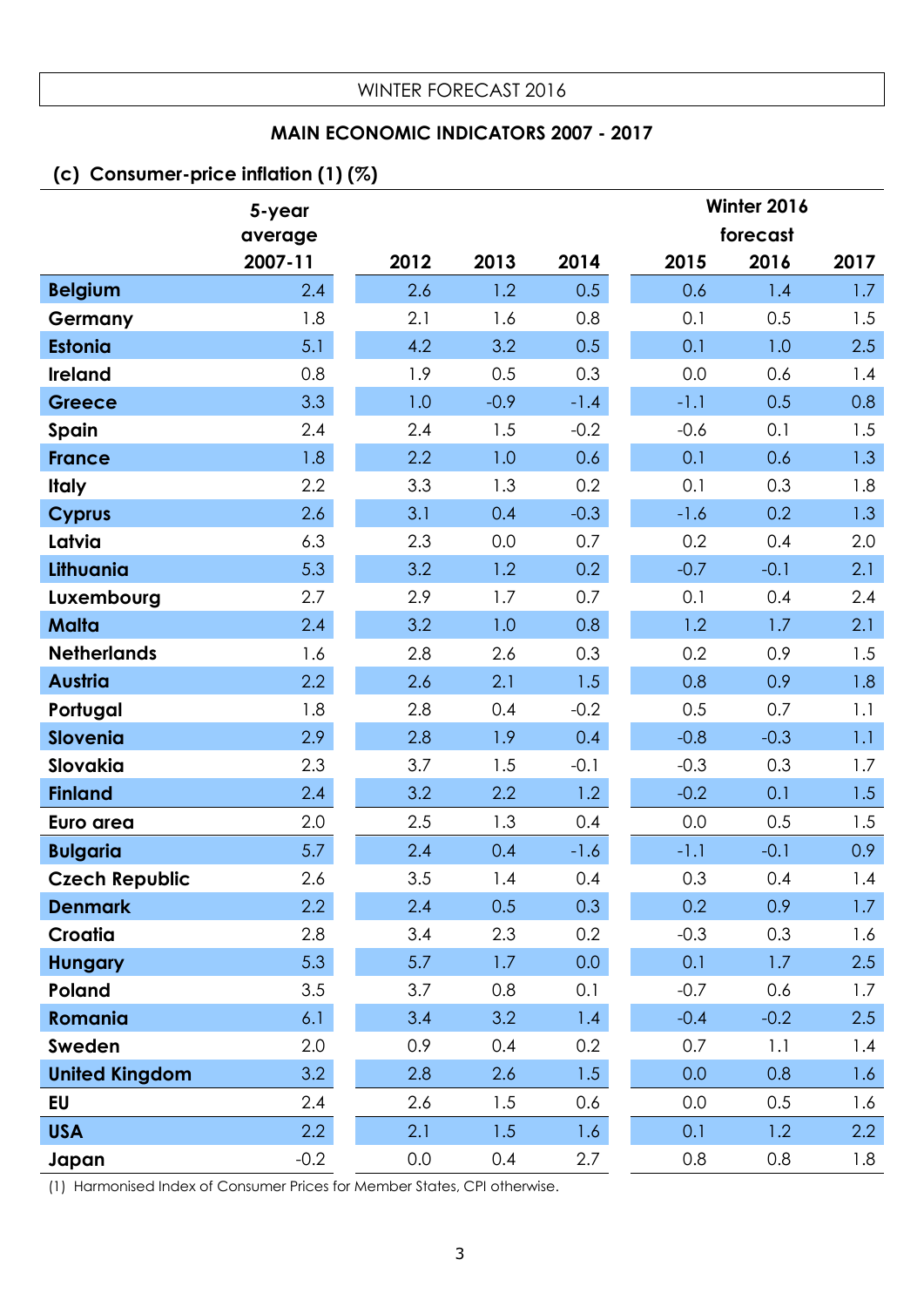### **MAIN ECONOMIC INDICATORS 2007 - 2017**

## **(d) Employment growth (%)**

|                       | 5-year  |        |        |        | Winter 2016 |          |                  |
|-----------------------|---------|--------|--------|--------|-------------|----------|------------------|
|                       | average |        |        |        |             | forecast |                  |
|                       | 2007-11 | 2012   | 2013   | 2014   | 2015        | 2016     | 2017             |
| <b>Belgium</b>        | 1.1     | 0.4    | $-0.4$ | 0.3    | 0.9         | 0.9      | 1.2              |
| Germany               | 1.0     | 1.2    | 0.6    | 0.9    | 0.8         | 0.8      | 0.8              |
| <b>Estonia</b>        | $-1.7$  | 1.6    | 1.2    | 0.8    | 2.3         | $-0.7$   | $-0.1$           |
| <b>Ireland</b>        | $-2.0$  | $-0.6$ | 2.4    | 1.7    | 2.3         | 1.6      | 1.4              |
| <b>Greece</b>         | $-1.5$  | $-6.3$ | $-3.6$ | 0.1    | 1.4         | 0.9      | 2.0              |
| Spain                 | $-1.6$  | $-4.9$ | $-3.5$ | 1.1    | 3.0         | 2.6      | 2.0              |
| <b>France</b>         | 0.2     | 0.1    | 0.0    | 0.3    | 0.3         | 0.6      | 0.8              |
| <b>Italy</b>          | $-0.6$  | $-1.4$ | $-2.5$ | 0.2    | 1.1         | 1.1      | 1.0              |
| <b>Cyprus</b>         | 1.6     | $-3.2$ | $-6.0$ | $-1.1$ | 0.8         | 0.9      | 1.2              |
| Latvia                | $-3.3$  | 1.4    | 2.3    | $-1.4$ | 0.5         | 0.5      | 0.6              |
| Lithuania             | $-2.4$  | 1.8    | 1.3    | 2.0    | 0.9         | 0.2      | 0.1              |
| Luxembourg            | 3.0     | 2.4    | 1.8    | 2.5    | 2.6         | 2.7      | 2.5              |
| <b>Malta</b>          | 1.9     | 2.5    | 3.7    | 5.0    | 2.1         | 2.4      | 2.4              |
| <b>Netherlands</b>    | 0.7     | $-0.6$ | $-0.8$ | $-0.3$ | 0.9         | 1.0      | 1.0              |
| <b>Austria</b>        | 1.1     | 1.1    | 0.5    | 0.9    | 0.7         | 0.9      | 1.0              |
| Portugal              | $-1.1$  | $-4.1$ | $-2.9$ | 1.4    | 1.1         | 0.8      | 0.7              |
| <b>Slovenia</b>       | 0.1     | $-0.9$ | $-1.4$ | 0.6    | 0.9         | 0.6      | 0.6              |
| Slovakia              | 0.7     | 0.1    | $-0.8$ | 1.4    | 1.9         | 1.4      | 1.1              |
| <b>Finland</b>        | 0.5     | 0.9    | $-0.7$ | $-0.8$ | $-0.4$      | 0.3      | 0.5              |
| Euro area             | 0.0     | $-0.8$ | $-0.8$ | 0.6    | 1.1         | 1.0      | 1.0              |
| <b>Bulgaria</b>       | $-0.5$  | $-2.5$ | $-0.4$ | 0.4    | 0.3         | 0.4      | 0.5              |
| <b>Czech Republic</b> | 0.2     | 0.4    | 0.3    | 0.6    | 1.1         | 0.2      | 0.2              |
| <b>Denmark</b>        | $-0.4$  | $-0.6$ | 0.1    | 0.8    | 1.0         | 0.9      | 0.9 <sub>o</sub> |
| Croatia               | $-0.6$  | $-3.7$ | $-2.6$ | 2.7    | 0.6         | 1.3      | 1.5              |
| <b>Hungary</b>        | $-0.9$  | 0.1    | 0.9    | 3.1    | 2.1         | 1.4      | 1.2              |
| Poland                | 1.3     | 0.1    | $-0.1$ | 1.7    | 1.0         | 0.5      | 0.5              |
| Romania               | $-0.5$  | $-4.8$ | $-0.9$ | 0.8    | 0.2         | 0.1      | 0.1              |
| Sweden                | 0.8     | 0.7    | 1.0    | 1.4    | 1.4         | 1.7      | 1.7              |
| <b>United Kingdom</b> | 0.2     | 1.1    | 1.2    | 2.3    | 1.7         | 1.1      | 0.9 <sub>0</sub> |
| <b>EU</b>             | 0.0     | $-0.6$ | $-0.4$ | 1.0    | 1.1         | 1.0      | 0.9              |
| <b>USA</b>            | $-0.6$  | 1.8    | 1.0    | 1.6    | 1.7         | 1.3      | 1.3              |
| Japan                 | $-0.4$  | 0.0    | 0.6    | 0.6    | 0.3         | 0.1      | 0.1              |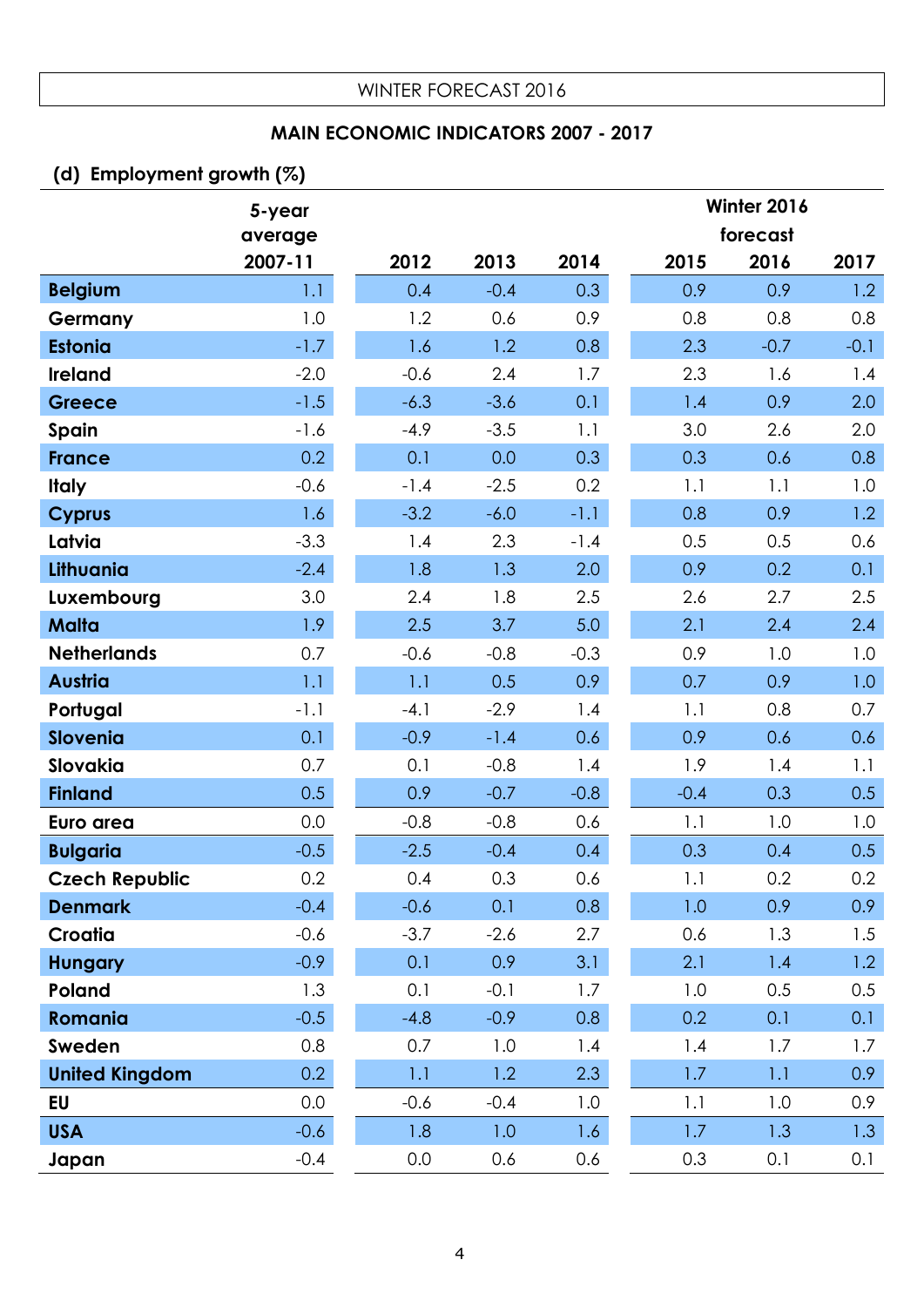### **MAIN ECONOMIC INDICATORS 2007 - 2017**

## **(e) Unemployment rate (%)**

|                       | 5-year  |      |      |      |      | Winter 2016 |      |  |  |
|-----------------------|---------|------|------|------|------|-------------|------|--|--|
|                       | average |      |      |      |      | forecast    |      |  |  |
|                       | 2007-11 | 2012 | 2013 | 2014 | 2015 | 2016        | 2017 |  |  |
| <b>Belgium</b>        | 7.6     | 7.6  | 8.4  | 8.5  | 8.3  | 8.0         | 7.4  |  |  |
| Germany               | 7.3     | 5.4  | 5.2  | 5.0  | 4.8  | 4.9         | 5.2  |  |  |
| <b>Estonia</b>        | 10.5    | 10.0 | 8.6  | 7.4  | 6.3  | 6.3         | 7.5  |  |  |
| <b>Ireland</b>        | 10.3    | 14.7 | 13.1 | 11.3 | 9.4  | 8.5         | 7.8  |  |  |
| <b>Greece</b>         | 11.3    | 24.5 | 27.5 | 26.5 | 25.1 | 24.0        | 22.8 |  |  |
| Spain                 | 15.7    | 24.8 | 26.1 | 24.5 | 22.3 | 20.4        | 18.9 |  |  |
| <b>France</b>         | 8.6     | 9.8  | 10.3 | 10.3 | 10.5 | 10.5        | 10.3 |  |  |
| <b>Italy</b>          | 7.5     | 10.7 | 12.1 | 12.7 | 11.9 | 11.4        | 11.3 |  |  |
| <b>Cyprus</b>         | 5.4     | 11.9 | 15.9 | 16.1 | 15.5 | 14.5        | 13.2 |  |  |
| Latvia                | 13.4    | 15.0 | 11.9 | 10.8 | 9.9  | 9.2         | 8.6  |  |  |
| Lithuania             | 11.4    | 13.4 | 11.8 | 10.7 | 9.0  | 8.0         | 7.2  |  |  |
| Luxembourg            | 4.7     | 5.1  | 5.9  | 6.0  | 6.1  | 6.0         | 6.0  |  |  |
| <b>Malta</b>          | 6.5     | 6.3  | 6.4  | 5.8  | 5.4  | 5.4         | 5.4  |  |  |
| <b>Netherlands</b>    | 4.5     | 5.8  | 7.3  | 7.4  | 6.9  | 6.6         | 6.4  |  |  |
| <b>Austria</b>        | 4.7     | 4.9  | 5.4  | 5.6  | 6.0  | 6.2         | 6.4  |  |  |
| Portugal              | 10.7    | 15.8 | 16.4 | 14.1 | 12.6 | 11.7        | 10.8 |  |  |
| <b>Slovenia</b>       | 6.1     | 8.9  | 10.1 | 9.7  | 9.1  | 8.8         | 8.4  |  |  |
| Slovakia              | 12.2    | 14.0 | 14.2 | 13.2 | 11.5 | 10.3        | 9.3  |  |  |
| <b>Finland</b>        | 7.5     | 7.7  | 8.2  | 8.7  | 9.5  | 9.4         | 9.3  |  |  |
| Euro area             | 9.0     | 11.4 | 12.0 | 11.6 | 11.0 | 10.5        | 10.2 |  |  |
| <b>Bulgaria</b>       | 8.2     | 12.3 | 13.0 | 11.4 | 10.1 | 9.4         | 8.8  |  |  |
| <b>Czech Republic</b> | 6.1     | 7.0  | 7.0  | 6.1  | 5.1  | 4.8         | 4.7  |  |  |
| <b>Denmark</b>        | 5.7     | 7.5  | 7.0  | 6.6  | 6.0  | 5.8         | 5.6  |  |  |
| Croatia               | 10.6    | 16.0 | 17.3 | 17.3 | 16.2 | 15.1        | 13.8 |  |  |
| <b>Hungary</b>        | 9.5     | 11.0 | 10.2 | 7.7  | 6.7  | 6.0         | 5.2  |  |  |
| Poland                | 8.8     | 10.1 | 10.3 | 9.0  | 7.5  | 7.0         | 6.5  |  |  |
| Romania               | 6.5     | 6.8  | 7.1  | 6.8  | 6.7  | 6.6         | 6.5  |  |  |
| Sweden                | 7.4     | 8.0  | 8.0  | 7.9  | 7.4  | 6.9         | 6.7  |  |  |
| <b>United Kingdom</b> | 6.9     | 7.9  | 7.6  | 6.1  | 5.2  | 5.0         | 4.9  |  |  |
| <b>EU</b>             | 8.5     | 10.5 | 10.9 | 10.2 | 9.5  | 9.0         | 8.7  |  |  |
| <b>USA</b>            | 7.6     | 8.1  | 7.4  | 6.2  | 5.3  | 4.8         | 4.7  |  |  |
| Japan                 | 4.5     | 4.3  | 4.0  | 3.6  | 3.4  | 3.3         | 3.3  |  |  |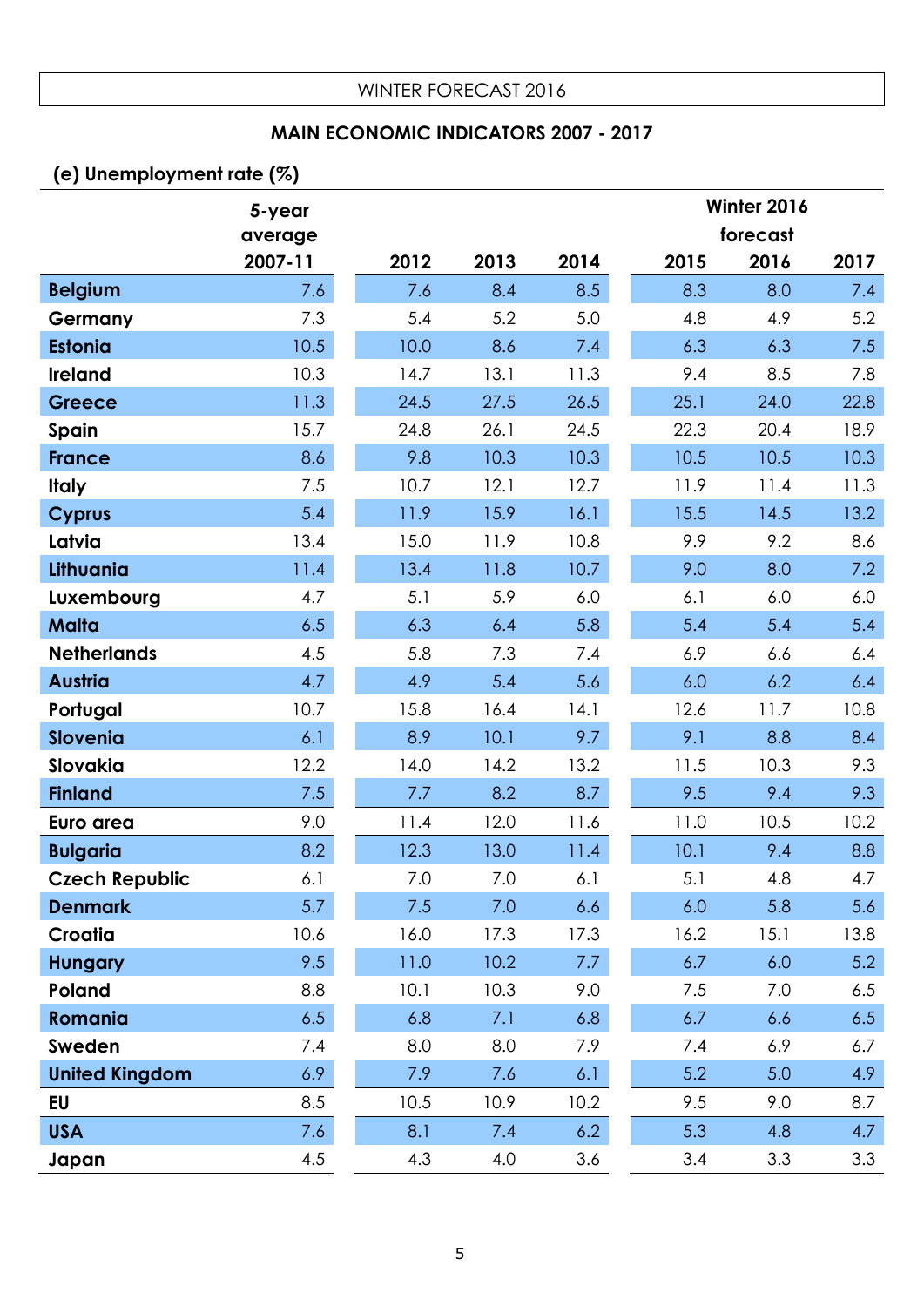## **MAIN ECONOMIC INDICATORS 2007 - 2017**

### **(f) General government balance (% of GDP): Net lending (+) Net borrowing (-)**

|                       | 5-year  |         |         |        | Winter 2016 |          |        |
|-----------------------|---------|---------|---------|--------|-------------|----------|--------|
|                       | average |         |         |        |             | forecast |        |
|                       | 2007-11 | 2012    | 2013    | 2014   | 2015        | 2016     | 2017   |
| <b>Belgium</b>        | $-2.9$  | $-4.1$  | $-2.9$  | $-3.1$ | $-2.9$      | $-2.8$   | $-2.4$ |
| Germany               | $-1.7$  | $-0.1$  | $-0.1$  | 0.3    | 0.5         | 0.1      | 0.0    |
| <b>Estonia</b>        | $-0.2$  | $-0.3$  | $-0.1$  | 0.7    | 0.3         | 0.2      | 0.1    |
| <b>Ireland</b>        | $-13.1$ | $-8.0$  | $-5.7$  | $-3.9$ | $-1.8$      | $-1.3$   | $-0.8$ |
| <b>Greece</b>         | $-10.7$ | $-8.8$  | $-12.4$ | $-3.6$ | $-7.6$      | $-3.4$   | $-2.1$ |
| Spain                 | $-6.4$  | $-10.4$ | $-6.9$  | $-5.9$ | $-4.8$      | $-3.6$   | $-2.6$ |
| <b>France</b>         | $-5.0$  | $-4.8$  | $-4.1$  | $-3.9$ | $-3.7$      | $-3.4$   | $-3.2$ |
| <b>Italy</b>          | $-3.4$  | $-3.0$  | $-2.9$  | $-3.0$ | $-2.6$      | $-2.5$   | $-1.5$ |
| <b>Cyprus</b>         | $-2.4$  | $-5.8$  | $-4.9$  | $-8.9$ | $-1.0$      | 0.1      | 0.4    |
| Latvia                | $-5.1$  | $-0.8$  | $-0.9$  | $-1.6$ | $-1.3$      | $-1.0$   | $-1.0$ |
| Lithuania             | $-5.8$  | $-3.1$  | $-2.6$  | $-0.7$ | $-0.9$      | $-1.2$   | $-0.4$ |
| Luxembourg            | 1.4     | 0.2     | 0.7     | 1.4    | 0.2         | 0.5      | 0.5    |
| <b>Malta</b>          | $-3.1$  | $-3.6$  | $-2.6$  | $-2.1$ | $-1.6$      | $-1.1$   | $-1.0$ |
| <b>Netherlands</b>    | $-2.9$  | $-3.9$  | $-2.4$  | $-2.4$ | $-2.2$      | $-1.8$   | $-1.5$ |
| <b>Austria</b>        | $-3.0$  | $-2.2$  | $-1.3$  | $-2.7$ | $-1.6$      | $-1.7$   | $-1.7$ |
| Portugal              | $-7.0$  | $-5.7$  | $-4.8$  | $-7.2$ | $-4.2$      | $-3.4$   | $-3.5$ |
| <b>Slovenia</b>       | $-3.9$  | $-4.1$  | $-15.0$ | $-5.0$ | $-2.9$      | $-2.4$   | $-1.9$ |
| Slovakia              | $-4.7$  | $-4.2$  | $-2.6$  | $-2.8$ | $-2.7$      | $-2.1$   | $-1.7$ |
| <b>Finland</b>        | 0.6     | $-2.1$  | $-2.5$  | $-3.3$ | $-3.2$      | $-2.8$   | $-2.5$ |
| Euro area             | $-3.9$  | $-3.7$  | $-3.0$  | $-2.6$ | $-2.2$      | $-1.9$   | $-1.6$ |
| <b>Bulgaria</b>       | $-1.3$  | $-0.6$  | $-0.8$  | $-5.8$ | $-2.5$      | $-2.3$   | $-2.0$ |
| <b>Czech Republic</b> | $-3.1$  | $-4.0$  | $-1.3$  | $-1.9$ | $-1.6$      | $-1.1$   | $-1.0$ |
| <b>Denmark</b>        | 0.1     | $-3.5$  | $-1.1$  | 1.5    | $-2.0$      | $-2.7$   | $-1.9$ |
| Croatia               | $-4.9$  | $-5.3$  | $-5.4$  | $-5.6$ | $-4.2$      | $-3.9$   | $-3.2$ |
| <b>Hungary</b>        | $-4.7$  | $-2.3$  | $-2.5$  | $-2.5$ | $-2.1$      | $-2.0$   | $-1.9$ |
| Poland                | $-5.0$  | $-3.7$  | $-4.0$  | $-3.3$ | $-3.0$      | $-2.8$   | $-3.4$ |
| Romania               | $-6.0$  | $-3.2$  | $-2.2$  | $-1.4$ | $-1.1$      | $-3.0$   | $-3.8$ |
| Sweden                | 0.9     | $-0.9$  | $-1.4$  | $-1.7$ | $-1.0$      | $-1.1$   | $-1.2$ |
| <b>United Kingdom</b> | $-7.2$  | $-8.3$  | $-5.7$  | $-5.7$ | $-4.4$      | $-3.1$   | $-2.1$ |
| <b>EU</b>             | $-4.2$  | $-4.3$  | $-3.3$  | $-3.0$ | $-2.5$      | $-2.2$   | $-1.8$ |
| <b>USA</b>            | $-9.2$  | $-8.8$  | $-5.3$  | $-4.9$ | $-4.2$      | $-4.3$   | $-4.4$ |
| Japan                 | $-6.0$  | $-8.7$  | $-8.5$  | $-6.2$ | $-5.1$      | $-4.2$   | $-3.6$ |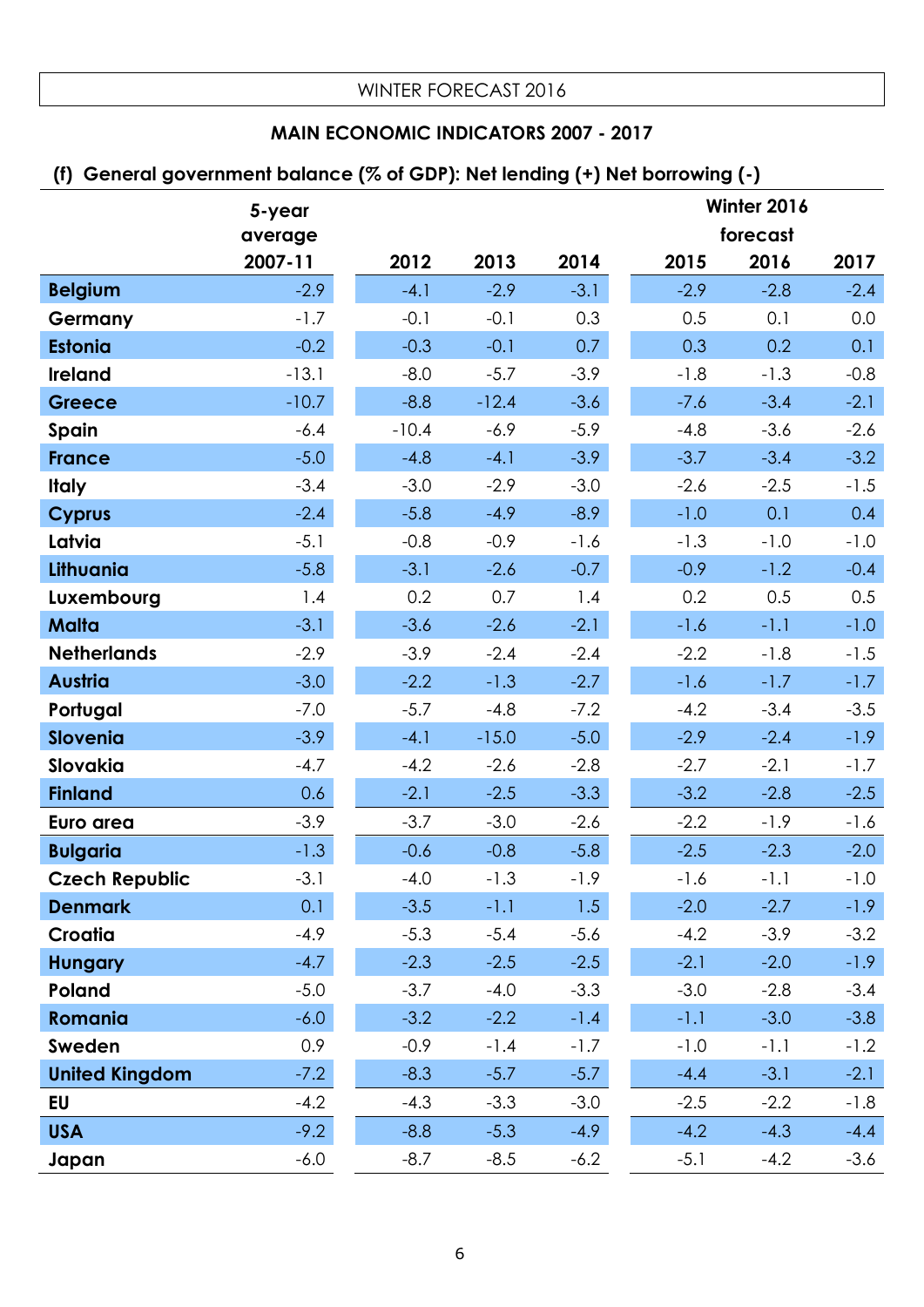#### **MAIN ECONOMIC INDICATORS 2007 - 2017**

#### **(g) General government gross debt (% of GDP)**

|                       | 5-year                 |       |       |       |       | Winter 2016 |       |  |  |
|-----------------------|------------------------|-------|-------|-------|-------|-------------|-------|--|--|
|                       | average                |       |       |       |       | forecast*   |       |  |  |
|                       | 2007-11                | 2012  | 2013  | 2014  | 2015  | 2016        | 2017  |  |  |
| <b>Belgium</b>        | 96.1                   | 104.1 | 105.1 | 106.7 | 106.1 | 106.6       | 105.6 |  |  |
| Germany               | 72.1                   | 79.7  | 77.4  | 74.9  | 71.6  | 69.2        | 66.8  |  |  |
| <b>Estonia</b>        | 5.5                    | 9.5   | 9.9   | 10.4  | 10.1  | 9.8         | 9.4   |  |  |
| <b>Ireland</b>        | 64.9                   | 120.2 | 120.0 | 107.5 | 98.4  | 93.9        | 91.5  |  |  |
| <b>Greece</b>         | 131.<br>$\overline{4}$ | 159.4 | 177.0 | 178.6 | 179.0 | 185.0       | 181.8 |  |  |
| Spain                 | 51.4                   | 85.4  | 93.7  | 99.3  | 100.7 | 101.2       | 100.1 |  |  |
| <b>France</b>         | 75.7                   | 89.6  | 92.3  | 95.6  | 96.2  | 96.8        | 97.1  |  |  |
| <b>Italy</b>          | 109.<br>$\overline{2}$ | 123.2 | 128.8 | 132.3 | 132.8 | 132.4       | 130.6 |  |  |
| <b>Cyprus</b>         | 55.0                   | 79.3  | 102.5 | 108.2 | 108.4 | 99.9        | 95.0  |  |  |
| Latvia                | 30.8                   | 41.4  | 39.1  | 40.8  | 36.7  | 39.9        | 37.7  |  |  |
| Lithuania             | 26.6                   | 39.8  | 38.8  | 40.7  | 42.7  | 40.6        | 42.3  |  |  |
| Luxembourg            | 15.1                   | 22.1  | 23.4  | 23.0  | 21.3  | 22.7        | 22.0  |  |  |
| <b>Malta</b>          | 66.1                   | 67.4  | 68.5  | 66.9  | 64.0  | 61.2        | 58.7  |  |  |
| <b>Netherlands</b>    | 54.8                   | 66.4  | 67.9  | 68.2  | 66.8  | 66.2        | 65.1  |  |  |
| <b>Austria</b>        | 75.5                   | 81.6  | 80.8  | 84.2  | 85.9  | 85.1        | 84.0  |  |  |
| Portugal              | 86.3                   | 126.2 | 129.0 | 130.2 | 129.1 | 128.5       | 127.2 |  |  |
| <b>Slovenia</b>       | 32.7                   | 53.7  | 70.8  | 80.8  | 83.5  | 79.8        | 79.5  |  |  |
| Slovakia              | 35.6                   | 51.9  | 54.6  | 53.5  | 52.3  | 51.9        | 51.2  |  |  |
| <b>Finland</b>        | 40.8                   | 52.9  | 55.6  | 59.3  | 62.7  | 65.0        | 66.2  |  |  |
| Euro area             | 76.5                   | 91.3  | 93.4  | 94.5  | 93.5  | 92.7        | 91.3  |  |  |
| <b>Bulgaria</b>       | 14.7                   | 17.6  | 18.0  | 27.0  | 28.2  | 29.7        | 30.7  |  |  |
| <b>Czech Republic</b> | 33.7                   | 44.7  | 45.2  | 42.7  | 40.9  | 40.7        | 40.1  |  |  |
| <b>Denmark</b>        | 38.1                   | 45.2  | 44.6  | 44.6  | 39.9  | 38.3        | 38.8  |  |  |
| Croatia               | 48.9                   | 69.2  | 80.8  | 85.1  | 86.0  | 87.0        | 87.4  |  |  |
| <b>Hungary</b>        | 75.3                   | 78.3  | 76.8  | 76.2  | 75.8  | 74.3        | 72.4  |  |  |
| Poland                | 49.7                   | 54.0  | 55.9  | 50.4  | 51.4  | 52.5        | 53.5  |  |  |
| Romania               | 22.6                   | 37.4  | 38.0  | 39.8  | 39.0  | 40.5        | 42.6  |  |  |
| Sweden                | 38.0                   | 37.2  | 39.8  | 44.9  | 44.0  | 43.1        | 42.3  |  |  |
| <b>United Kingdom</b> | 63.9                   | 85.3  | 86.2  | 88.2  | 88.6  | 89.1        | 88.2  |  |  |
| EU                    | 70.4                   | 85.2  | 87.2  | 88.6  | 87.2  | 86.9        | 85.7  |  |  |

\* As usual, the forecasts are conditioned upon, inter alia, the technical assumption of 'no policy change'.

 This means that specific policy measures, especially in the budgetary field, which have not yet been disclosed are not taken into account.

As a result, projections for 2017 are essentially an extrapolation of present trends.